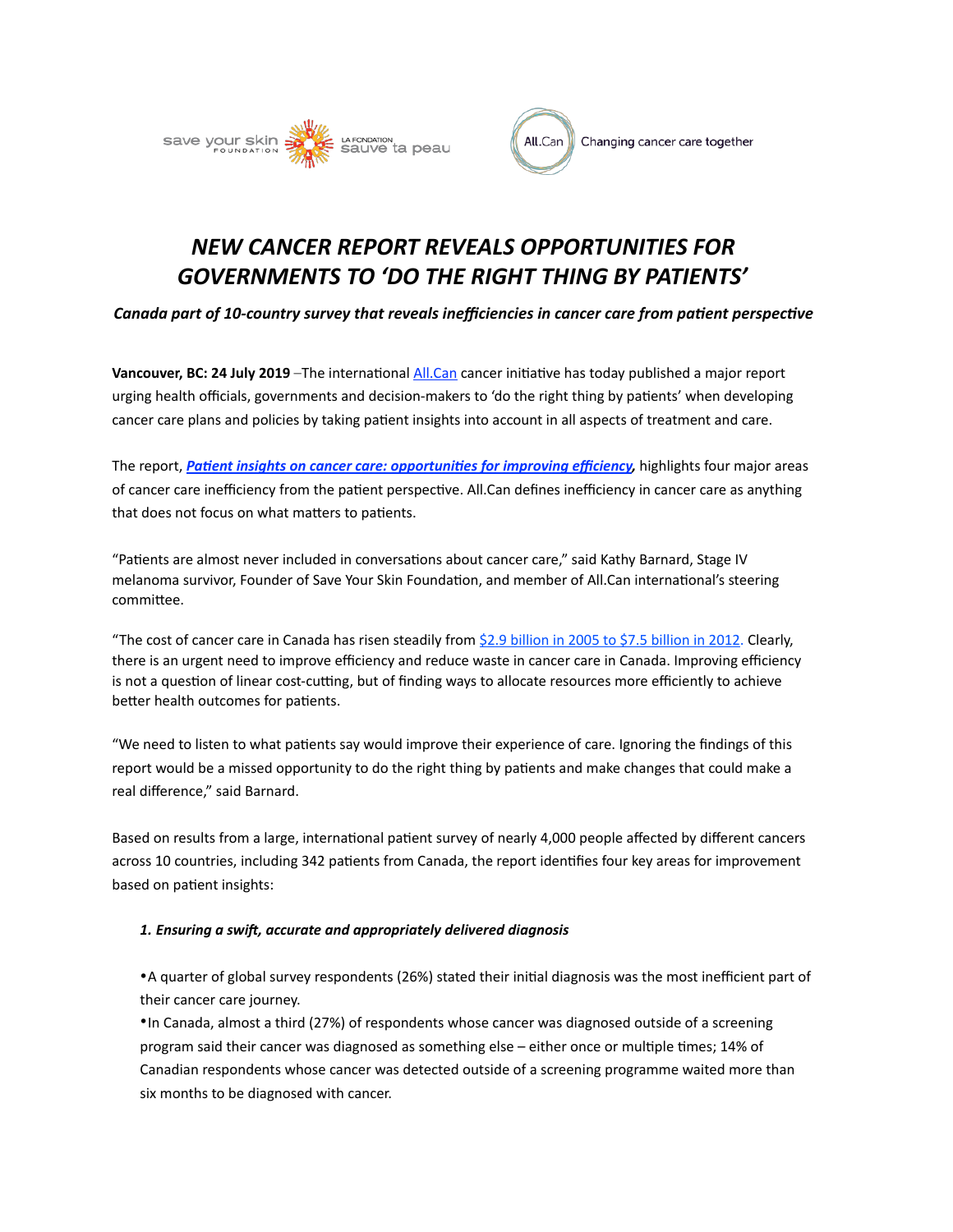## 2. Improving information-sharing, support and shared decision-making

• Almost half (44%) of Canadian respondents did not feel sufficiently involved in deciding which treatment option was best for them.

• A third (33%) of Canadian respondents said they were not given enough information about their cancer care and treatment; (48%) said that they did not receive enough information about the signs and symptoms indicating that their cancer might be returning or getting worse; and 43% were not given information about patient groups or charities that might be able to support them.

# 3. Making integrated multidisciplinary care a reality for all patients

• A quarter of global respondents (24%) said they did not have access to support from allied health professionals such as dietitians and physiotherapists.

• Six out of ten Canadian respondents (61%) said they needed psychological support either during or after their cancer care  $-$  but a third (35%) of them said it was 'not available'.

## 4. Addressing the financial implications of cancer

•26% of global respondents reported a loss of employment income as a result of their cancer care and treatment. 

\*48% of Canadian respondents paid for some part of their cancer care; 46% reported travel costs; and 28% reported loss of employment.

The authors of the report urge policymakers and the entire cancer community to act on these findings  $-$  as making these changes could make a real difference to patient outcomes and experiences of care, and the financial impact cancer has on patients, families, the health system and society as a whole.

This is supported by existing evidence: faster diagnosis can improve patient survival and is associated with reduced treatment costs for many cancers. Shared decision-making is associated with improved patient outcomes. Cancer patients with depression have a 39% higher risk of mortality and higher healthcare expenditure than patients who do not have depression – pointing to the need for appropriate psychological **support.** 

**Lost productivity due to cancer is estimated to cost €52 billion per year in the European Union, due to early** death and lost working days  $-$  and protective social policies that either help patients return to work or protect them from financial insecurity due to cancer can have a huge impact on reducing this burden.

To download a full copy of the report, *Patient insights on cancer care: opportunities for improving efficiency*, visit: https://www.all-can.org/what-we-do/research/patient-survey/

-Ends-

For further information, please contact: Amy Jones, All.Can Canada at 778-317-1485 or amy@saveyourskin.ca